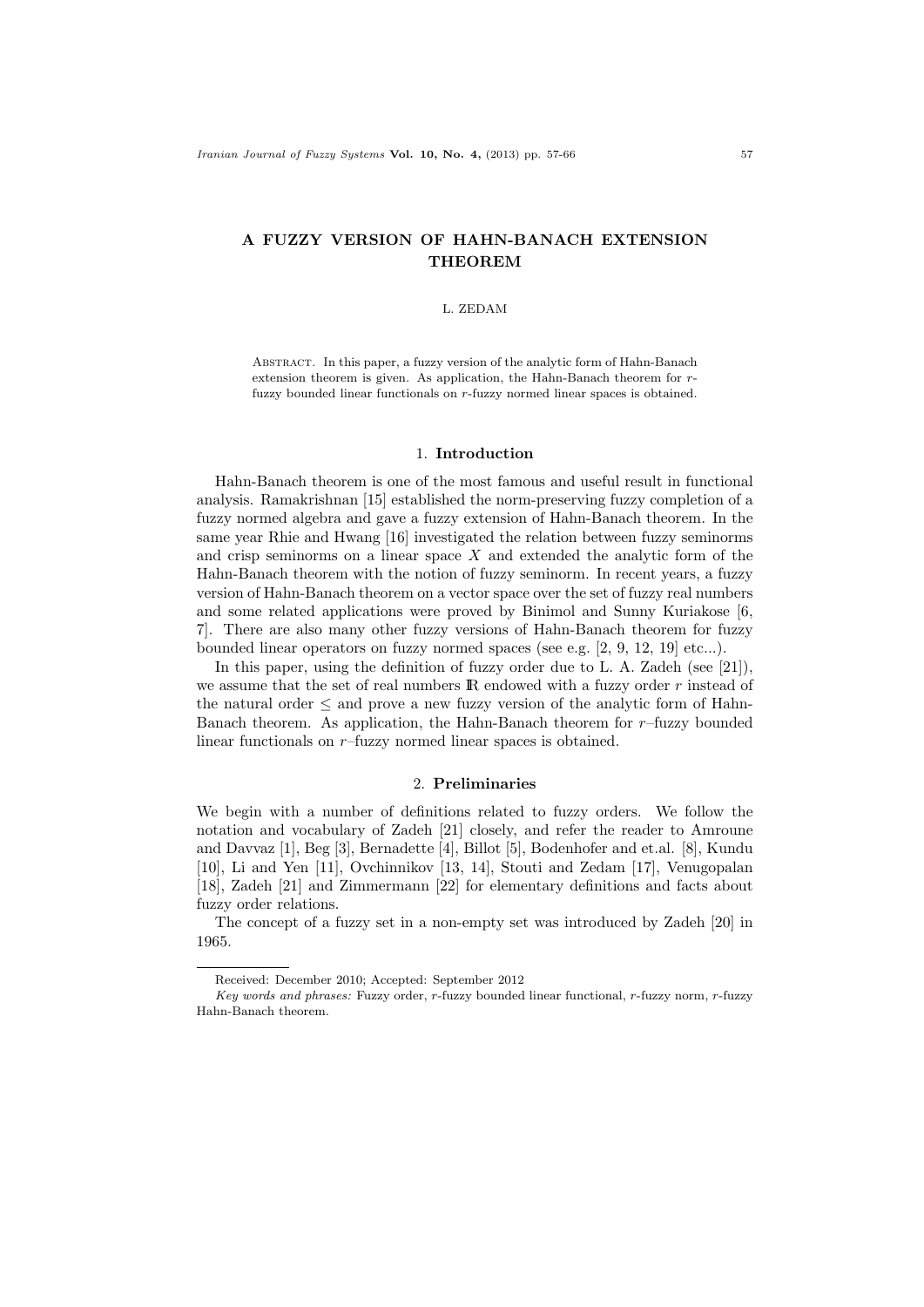Let X be a nonempty set, a fuzzy subset  $A$  of X is characterized by its membership function  $A: X \to [0,1]$  and  $A(x)$  is interpreted as the degree of membership of the element x in the fuzzy subset A for each  $x \in X$ .

In [21], Zadeh gave the following definition of fuzzy order.

**Definition 2.1.** [21] Let  $X$  be a nonempty set. A Zadeh's binary fuzzy partial order (briefly, fuzzy order) on X is a fuzzy subset r on  $X \times X$  in which the following conditions are satisfied:

(i) for all  $x \in X$ ,  $r(x, x) = 1$ , (fuzzy reflexivity);

(ii) for all  $x, y \in X$ ,  $(r(x, y) > 0$  and  $x \neq y$ ) implies  $(r(y, x) = 0)$ , (fuzzy antisymmetry);

(iii) for all  $x, y, z \in X$ ,  $r(x, z) \ge \max_{y \in X} [\min\{r(x, y), r(y, z)\}]$ , (fuzzy transitivity).

Note that each crisp order  $\leq$  on X can be considered a fuzzy order defined by  $r(x, y) = 1$  if  $x \leq y$  and  $r(x, y) = 0$  if x and y are incomparable elements.

A nonempty set  $X$  with a fuzzy order  $r$  defined on it is called fuzzy ordered set (for short, foset) and we denote it by  $(X, r)$ .

If Y is a subset of a foset  $(X, r)$ , then the restriction of r to Y is a fuzzy order in Y and is called induced fuzzy order.

A fuzzy order r is linear (or total) on X if for every  $x, y \in X$ , we have  $r(x, y) > 0$ or  $r(y, x) > 0$ . If  $x \neq y$ , by the fuzzy antisymmetry of r, clearly only one of these conditions can be satisfied. A fuzzy ordered set  $(X, r)$  in which r is total is called a r-fuzzy chain. Conversely, if for any  $x, y \in X$ ,  $r(x, y) > 0$  if and only if  $x = y$ , then  $(X, r)$  is called r-fuzzy antichain.

Next, we give some examples of fuzzy order.

**Example 2.2.** Let  $X = \{a, b, c, d, e, f, g\}$ . Then the fuzzy subset r defined on  $X \times X$  by the following table:

|             | $\mathbf{a}$   | b | $\mathbf{c}$ | $_{\rm d}$ | е                |      | g    |
|-------------|----------------|---|--------------|------------|------------------|------|------|
| a           | 1              | 0 | 0            | 0.55       | 0.40             | 0.45 | 0.60 |
| b           | 0              |   | 0            | 0.60       | 0.50             | 0.35 | 0.75 |
| $\mathbf c$ | 0.15           | 0 | 1            | 0.30       | 0.70             | 0.80 | 0.90 |
| d           | $\overline{0}$ | 0 | 0            |            | 0                | 0.15 |      |
| e           | 0              | 0 | 0            | 0          | 1                | 0.30 | 0.25 |
| f           | 0              | 0 | 0            | 0          | 0                |      |      |
| g           | 0              | 0 | 0            | 0          | $\left( \right)$ | 0.20 |      |

is a fuzzy order on X.

**Example 2.3.** Let  $x, y \in \mathbb{R}$ . Then the fuzzy subset  $r_{\lambda}$  defined for all  $x, y \in \mathbb{R}$  by:

$$
r_{\lambda}(x,y) = \begin{cases} 1, & if x = y; \\ \min(1, \frac{y-x}{\lambda}), & if x < y, \\ 0, & if x > y; \end{cases}
$$

is a total fuzzy order on IR.

Clearly,  $0 \leq r_{\lambda}(x, y) \leq 1$  for all  $x, y \in \mathbb{R}$ . Thus  $r_{\lambda}$  is well defined. Now let us show that  $r_{\lambda}$  is a fuzzy order on **R**.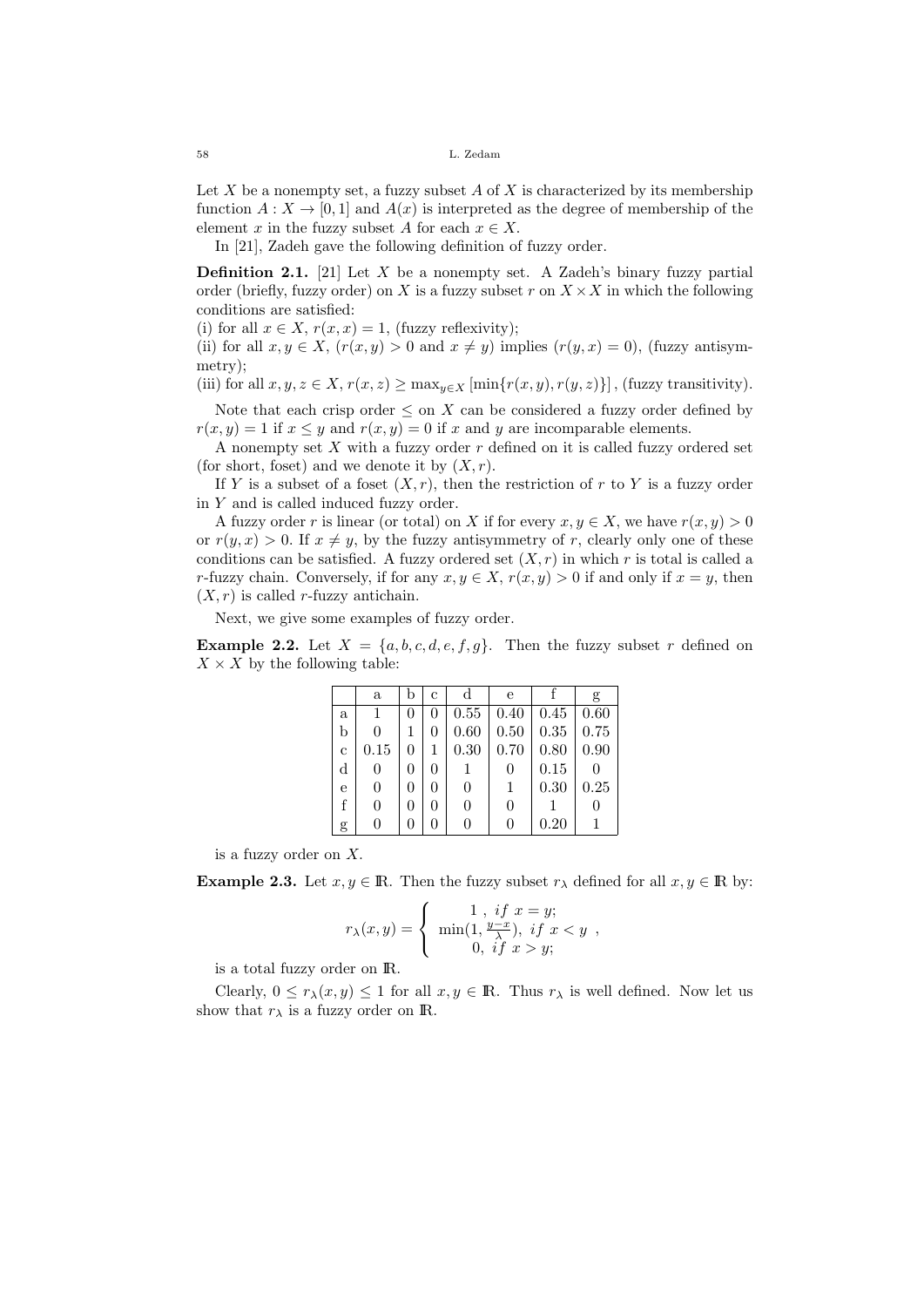1) For all  $x \in \mathbb{R}$ ,  $r_{\lambda}(x, x) = 1$ . Thus  $r_{\lambda}$  is fuzzy reflexive.

2) Let  $x, y \in \mathbb{R}$  with  $x \neq y$ . Then,  $r_{\lambda}(x, y) > 0$  is true only in the case  $x < y$ . So,  $r_{\lambda}$  is fuzzy antisymmetric.

3) Let  $x, y, z \in \mathbb{R}$ . Then, we have three cases to study.

3.i) If  $r_{\lambda}(x, z) = 1$ , then  $r_{\lambda}(x, z) \ge \min\{r_{\lambda}(x, y), r_{\lambda}(y, z)\}\)$ , for all  $y \in \mathbb{R}$ .

3.ii) If  $r_{\lambda}(x, z) = \frac{z - x}{\lambda} > 0$ , then  $x < z$ . Hence, for  $y \in \mathbb{R}$  we have three cases to consider:

(a) if  $x < z < y$ , then  $r_{\lambda}(y, z) = 0$ .

(b) If  $x \le y \le z$ , so  $\frac{z-x}{\lambda} \ge \frac{z-y}{\lambda}$ . Hence, we get  $r_{\lambda}(x, z) \ge r_{\lambda}(y, z)$ .

(c) If  $y < x < z$ , then  $r_{\lambda}(x, y) = 0$ . Thus  $r_{\lambda}(x, z) \ge \min\{r_{\lambda}(x, y), r_{\lambda}(y, z)\}\)$ , for all  $y \in \mathbb{R}$ .

3.iii) If  $r_{\lambda}(x, z) = 0$ , then  $x > z$ . So, for every  $y \in \mathbb{R}$  we have three cases:

(a) if  $x > z \geq y$ , then  $r_{\lambda}(x, y) = 0$ .

(b) If  $x \ge y > z$ , so  $r_{\lambda}(y, z) = 0$ .

(c) If  $y > x > z$ , hence  $r_{\lambda}(y, z) = 0$ .

Hence,  $r(x, z) \ge \min\{r_\lambda(x, y), r_\lambda(y, z)\}\$ , for all  $y \in \mathbb{R}$ . Thus,  $r_\lambda$  is fuzzy transitive. Therefore,  $r_{\lambda}$  is a fuzzy order on **R**.

Since for all  $x, y \in \mathbb{R}$ , such that  $x \neq y$  we have either  $x < y$  or  $y < x$ . Then, we get either  $\min(1, \frac{y-x}{\lambda}) > 0$  or  $\min(1, \frac{x-y}{\lambda}) > 0$  Thus,  $r_{\lambda}$  is a total fuzzy order.

**Example 2.4.** Let  $X = \mathbb{R}$ . Then, the fuzzy relation r defined for all  $x, y \in \mathbb{R}$  by:

$$
r(x,y) = \begin{cases} 1, & if \ x = y; \\ 0, & if \ x > y; \\ 1 - \frac{x}{y}, & if \ 0 \le x < y; \\ 1 - \frac{y}{x}, & if \ x < y \le 0; \\ 1, & if \ x < 0 \ and \ y > 0; \end{cases}
$$

,

is a total fuzzy order on IR.

Clearly,  $0 \le r(x, y) \le 1$  for all  $x, y \in \mathbb{R}$ . Thus r is well defined. Now let us show that  $r$  is a fuzzy order on  $\mathbb{R}$ .

1) For all  $x \in \mathbb{R}$ ,  $r(x, x) = 1$ . Thus r is fuzzy reflexive.

2) Let  $x, y \in \mathbb{R}$  such that  $x \neq y$ . Then, we have  $r(x, y)r(y, x) = 0$ . So, r is fuzzy antisymmetric.

3) Let  $x, y, z \in \mathbb{R}$ . Then, we have four cases to study.

3.i) If  $r(x, z) = 1$ , then  $r(x, z) \ge \min\{r(x, y), r(y, z)\}\)$ , for all  $y \in \mathbb{R}$ .

3.ii) If  $r(x, z) = 0$ , then  $x > z$ . Hence, for every  $y \in \mathbb{R}$  we distinguish the following subcases.

(a) If  $x > z \geq y$ , then it holds that  $r(x, y) = 0$ .

(b) If  $x \ge y > z$ , then it holds that  $r(y, z) = 0$ .

(c) If  $y > x > z$ , then it holds that  $r(y, z) = 0$ .

Thus,  $r(x, z) > \min\{r(x, y), r(y, z)\}\text{, for all } y \in \mathbb{R}.$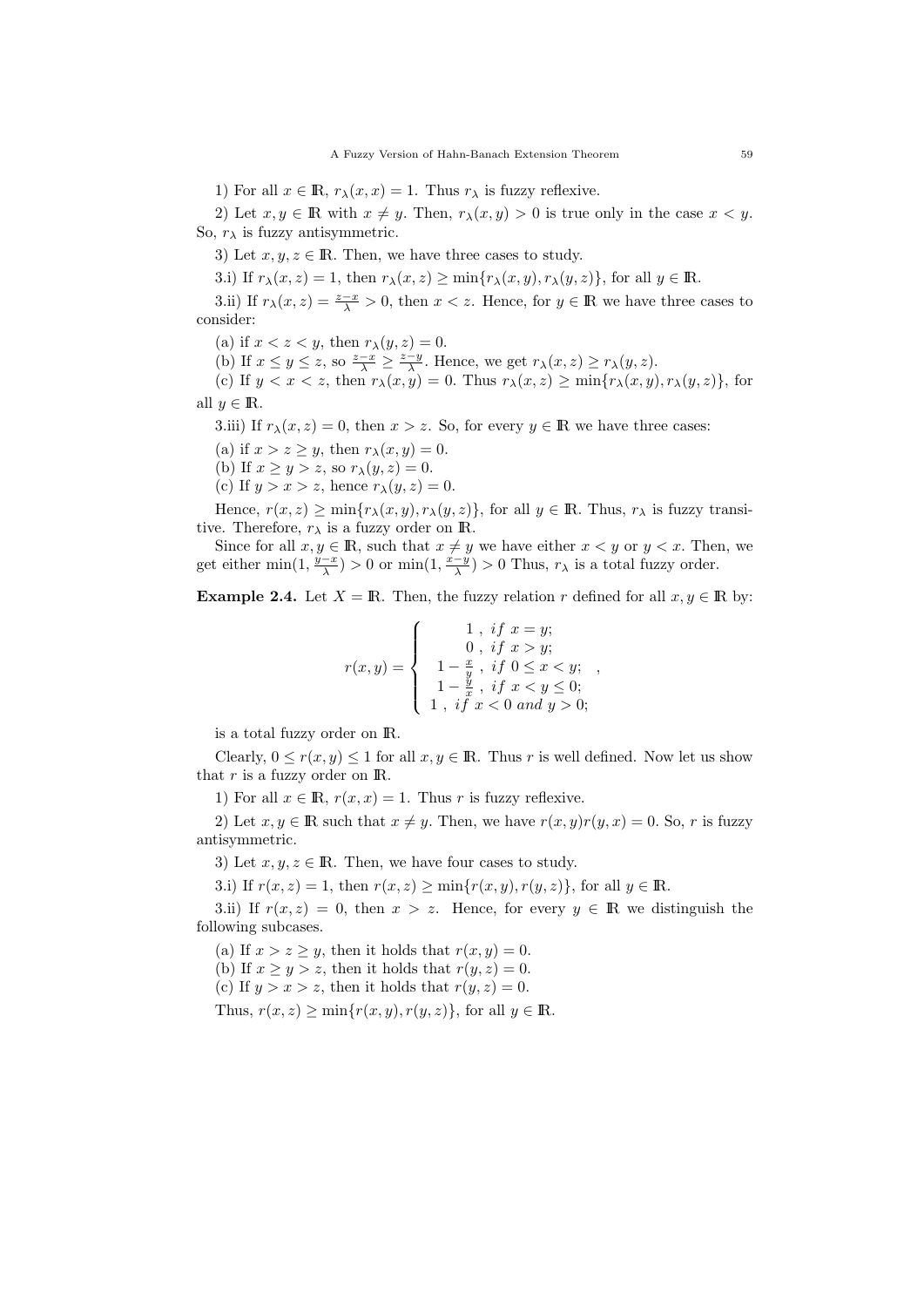3.iii) If  $r(x, z) = 1 - \frac{x}{z}$ , then  $0 \le x < z$ . Hence, for  $y \in \mathbb{R}$  we have four cases to consider:

(a) If  $0 \le x < z < y$ , then  $r(y, z) = 0$ .

(b) If  $0 \leq x < y < z$ , so  $1 - \frac{x}{z} \geq 1 - \frac{y}{z}$ . Hence, we get  $r(x, z) \geq r(y, z)$ .

(c) If  $0 \le y < x < z$ , then  $r(x, y) = 0$ .

(d) If  $y < 0 \le x < z$ , so  $r(x, y) = 0$ .

Thus  $r(x, z) \ge \min\{r(x, y), r(y, z)\}\)$ , for all  $y \in \mathbb{R}$ .

3.iv) If  $r(x, z) = 1 - \frac{z}{x}$ , then by using a similar argument as in the case (3.iii) we can see that  $r(x, z) \ge \min\{r(x, y), r(y, z)\}\)$  for all  $y \in \mathbb{R}$ .

Hence, r is fuzzy transitive. Thus, r is a fuzzy order on  $\mathbb{R}$ .

As for all  $x, y \in \mathbb{R}$ , such that  $x \neq y$  we have either  $x < y$  or  $y < x$ , then we get either  $r(x, y) = 1 - \frac{x}{y} > 0$  or  $r(y, x) = 1 - \frac{y}{x} > 0$ . Thus, r is a total fuzzy order.

**Definition 2.5.** Let  $(X, r)$  be a fuzzy ordered set and A be a subset of X.

(a) An element  $u \in X$  is an r-upper bound of A if  $r(x, u) > 0$  for all  $x \in A$ . The set of all r-upper bounds of A is denoted by  $A^u$ . If u is the r-upper bound of A and  $u \in A$ , then u is called a greatest element of A. The r-lower bound and least element are defined analogously and the set of all  $r$ -lower bounds of A is denoted by  $A^{\ell}$ .

(b) An element  $m \in A$  is called a maximal element of A if there is no  $x \neq m$  in A for which  $r(m, x) > 0$ .  $x = m$ . Minimal elements are defined similarly.

(c) As usual, the r-supremum of A is defined by  $\sup_r(A) =$  the least element of r-upper bounds of A (if it exists). Similarly, the r-infimum of A defined by  $\inf_r(A) =$  the greatest element of r-lower bounds of A (if it exists).

We write  $x \vee_r y$  the r-supremum and  $x \wedge_r y$  the r-infimum of the set  $\{x, y\}$ . For linear fuzzy order,  $x \vee_r y = \max_r \{x, y\}$  and  $x \wedge_r y = \min_r \{x, y\}.$ 

**Definition 2.6.** Let r be a fuzzy order on R and  $x \in \mathbb{R}$ . If  $r(0, x) > 0$ , then x is called an r-positive real number. The set of them all is denoted by  $\mathbb{R}^+_r$ . Similarly, if  $r(x, 0) > 0$  then x is called an r-negative real number, and the set of them all is denoted by  $\mathbb{R}_r^-$ .

**Definition 2.7.** 1) Let r be a fuzzy order on **R**. We say that r is compatible with the addition if for all  $(x_1, y_1), (x_2, y_2) \in \mathbb{R}^2$ , we have

 $(r(x_1, y_1) > 0 \text{ and } r(x_2, y_2) > 0) \Longrightarrow (r(x_1 + x_2, y_1 + y_2) > 0).$ 

2) The fuzzy order  $r$  is said to be compatible with the multiplication by scalars if for all  $(x, y) \in \mathbb{R}^2$  and  $\lambda > 0$ , we have

$$
(r(x, y) > 0) \Longrightarrow (r(\lambda x, \lambda y) > 0).
$$

Example 2.8. The fuzzy order relation given in Example 2.4 is compatible with the addition and multiplication by scalars on IR.

(i) r is compatible with the addition. Indeed, let  $(x_1, y_1)$ ,  $(x_2, y_2) \in \mathbb{R}^2$  such that  $r(x_1, y_1) > 0$  and  $r(x_2, y_2) > 0$ . By the definition of r we get that  $x_1 \leq y_1$  and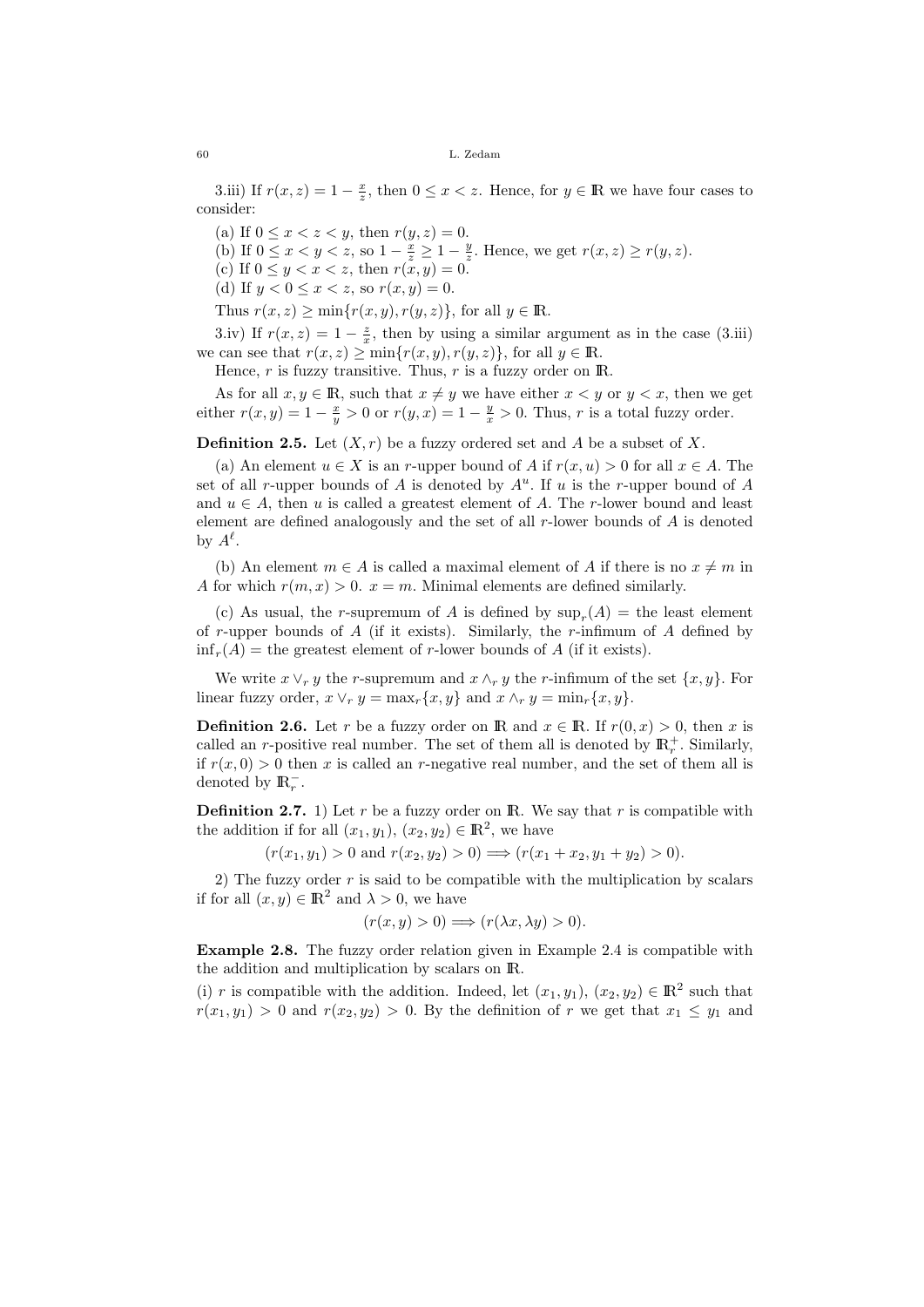$x_2 \leq y_2$ . Then,  $x_1 + x_2 \leq y_1 + y_2$ . Hence,  $r(x_1 + x_2, y_1 + y_2) > 0$ . Thus, r is compatible with the addition.

(ii) r is compatible with the multiplication by scalars. Indeed, let  $(x, y) \in \mathbb{R}^2$  such that  $r(x, y) > 0$  and  $\lambda > 0$ . By the definition of r we get that  $x \leq y$ . Then,  $\lambda x \leq \lambda y$ . Hence,  $r(\lambda x, \lambda y) > 0$ . Thus, r is compatible with the multiplication by scalars.

Therefore,  $r$  is compatible with the addition and multiplication by scalar on  $\mathbb{R}$ . Next, we show the following two propositions which we shall need for proving a fuzzy version of Hahn-Banach theorem.

**Proposition 2.9.** Let  $\mathbb{R}_r = (\mathbb{R}, r)$  be the set of all real numbers endowed with a fuzzy order r compatible with the addition and the multiplication by scalar, and  $x, y \in \mathbb{R}$ . Then we have the following:

- i) If  $r(0, x) > 0$  then  $r(-x, 0) > 0$ .
- ii) If  $r(0, x) > 0$  then  $r(-x, x) > 0$ .

*Proof.* Let  $x, y \in \mathbb{R}_r$ . i) Since  $r(0, x) > 0$  and by the fuzzy reflexivity  $r(-x, -x) =$  $1 > 0$ , then from the compatibility of r with the addition we have that  $r(0 + 1)$  $(-x), x + (-x)$ ) > 0. Hence,  $r(-x, 0) > 0$ .

ii) We assume that  $r(0, x) > 0$ . It is clear from (i) that  $r(-x, 0) > 0$ . Then, from the compatibility of r with the addition we have that  $r(-x, x) > 0$ .

**Proposition 2.10.** Let  $\mathbb{R}_r = (\mathbb{R}, r)$  be the set of all real numbers endowed with a fuzzy order r compatible with the addition and multiplication by scalar, and let  $x, y \in \mathbb{R}$  such that  $x \neq y$ . Then the following are equivalent.

(*i*)  $r(x, y) > 0$ ;

(ii) There exists  $\tau \in \mathbb{R}$  such that  $r(x, \tau) > 0$  and  $r(\tau, y) > 0$ , (r-fuzzy density).

*Proof.* Let  $x, y \in \mathbb{R}_r$  such that  $x \neq y$  and  $r(x, y) > 0$ . For the one direction, let  $\tau = \frac{x+y}{2}$ . Since  $r(x, x) = 1 > 0$  and  $r(x, y) > 0$ , from the compatibility of r with the addition we get that

$$
r(x+x, x+y) > 0.
$$

Now, by the compatibility of  $r$  with the multiplication we obtain that

$$
r(x, \frac{x+y}{2}) > 0.
$$

Thus,  $r(x, \tau) > 0$ .

In the same way we get that  $r(\tau, y) > 0$ .

The other direction follows directly from the fuzzy transitivity.  $\Box$ 

## 3. Results

In this section we assume that  $\mathbb{R}_r$  is the set of real numbers  $\mathbb R$  endowed with a fuzzy order r compatible with the addition and multiplication by scalar instead of the natural order  $\leq$  and we shall prove a fuzzy version of Hahn-Banach extension theorem. The prove of this fuzzy version will follow the same steps as the crisp case. As application, we define the notion of r-fuzzy normed space with the help of r-fuzzy norm as a generalization of crisp normed space, we introduce the notion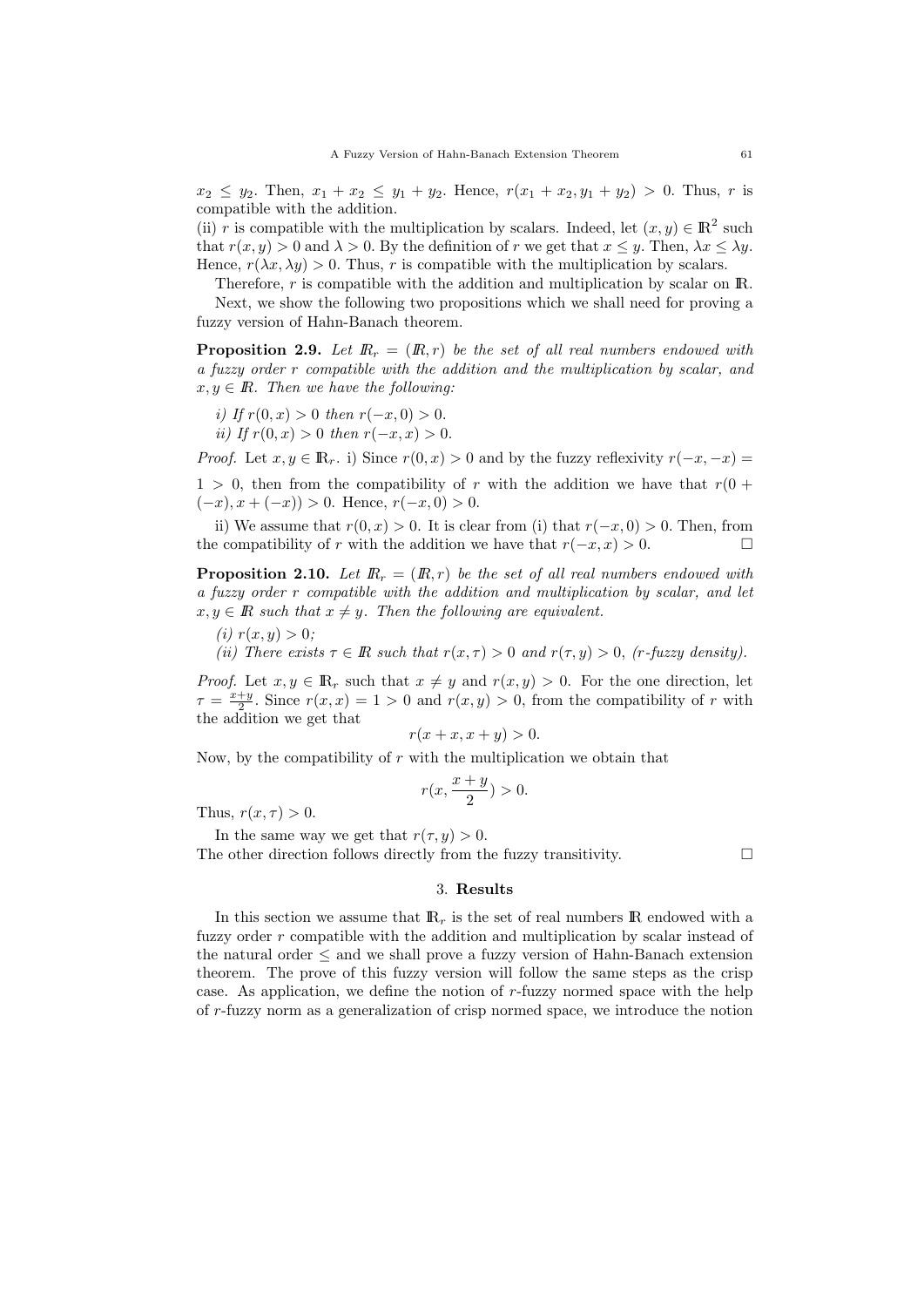of r-fuzzy bounded linear functional and we prove the Hahn-Banach theorem for r-fuzzy bounded linear functionals on r-fuzzy normed linear spaces.

**Definition 3.1.** Let X be an real linear space, and T a mapping of X into  $\mathbb{R}_r$ . We say that  $T$  is a r-fuzzy sublinear functional on  $X$  if

i)  $r(T(x + y), T(x) + T(y)) > 0$  for all  $x, y \in X$ , (*r*–subadditivity);

ii)  $T(\lambda x) = \lambda T(x)$  for all  $x \in X$  and  $\lambda \in \mathbb{R}^+_r$ , (*r*-positively homogeneous).

**Example 3.2.** The mapping  $T : \mathbb{R}_r \longrightarrow \mathbb{R}_r$  defined by  $T(x) = |x|_r = \max_r \{x, -x\}$ is an r-fuzzy sublinear functional on  $\mathbb{R}_r$ .

The following is a useful fact for r-fuzzy sublinear functionals.

**Proposition 3.3.** If T is an r-fuzzy sublinear functional on a real linear space X then  $r(\lambda T(x), T(\lambda x)) > 0$ , for all  $x \in X$  and  $\lambda \in \mathbb{R}_r$ .

*Proof.* Let  $x \in X$  and  $\lambda \in \mathbb{R}_r$ . If  $\lambda \in \mathbb{R}_r^+$  we have  $T(\lambda x) = \lambda T(x)$ . Hence,

$$
r(\lambda T(x), T(\lambda x)) = 1 > 0.
$$
\n<sup>(1)</sup>

If  $\lambda \in \mathbb{R}^+_r$ , then from Proposition 2.9(i) we get that  $-\lambda \in \mathbb{R}^+_r$ . As  $\lambda T(x) =$  $-(-\lambda T(x))$  so by the r–positively homogeneous of T we have  $\lambda T(x) = -(-\lambda T(x)) =$  $-T(-\lambda x)$ . On the other hand, since  $T(\lambda x - \lambda x) = T(0) = 0$ , by the r–subadditivity of T we have  $r(T(\lambda x + (-\lambda x)), T(\lambda x) + T(-\lambda x)) > 0$ . Hence,  $r(0, T(\lambda x) + T(-\lambda x)) > 0$ 0. Now, from the compatibility of r with the addition we have  $r(-T(-\lambda x), T(\lambda x)) >$ 0. Thus,

$$
r(\lambda T(x), T(\lambda x)) > 0.
$$
\n<sup>(2)</sup>

Therefore, (1) and (2) implies that  $r(\lambda T(x), T(\lambda x)) > 0$ , for all  $x \in X$  and  $\lambda \in \mathbb{R}_r$ .

**Theorem 3.4** (Fuzzy version of Hahn-Banach theorem). Let  $X_0$  be a subspace of a real linear space X, T a r-fuzzy sublinear functional on X, and  $u_0$  be an linear functional on  $X_0$  such that  $r(u_0(x), T(x)) > 0$  for all  $x \in X_0$ . Then there exists a linear functional u on X extends u<sub>0</sub> to X and satisfies  $r(u(x), T(x)) > 0$ , for all  $r \in X$ 

*Proof.* Let  $y \in X$  such that  $y \notin X_0$  and denote by Y the vector subspace generated by  $X_0 \cup \{y\}$ , so

$$
Y = \{x_0 + \lambda y \ / \ x_0 \in X_0 \ and \ \lambda \in \mathbb{R}_r - \{0\}\}\
$$

Let  $\tau \in \mathbb{R}_r$ , and provisionally define

$$
u(x_0 + \lambda y) = u_0(x_0) + \lambda \tau.
$$

It is easy to show that u is a linear extension of  $u_0$  to Y; hence it remains to choose  $\tau \in \mathbb{R}_r$  such that for all  $x_0 \in X_0$ , and  $\lambda \in \mathbb{R}_r - \{0\},$ 

$$
r(u_0(x_0) + \lambda \tau, T(x_0 + \lambda y)) > 0.
$$
\n<sup>(3)</sup>

For all  $\lambda \in \mathbb{R}_r^+ - \{0\}$ , replacing  $x_0$  by  $\lambda x_0$ , using the r-positive homogeneity of  $T$ , and from the compatibility of  $r$  with the multiplication, it suffices to see that

$$
r(u_0(x_0) + \tau, T(x_0 + y)) > 0.
$$
\n(4)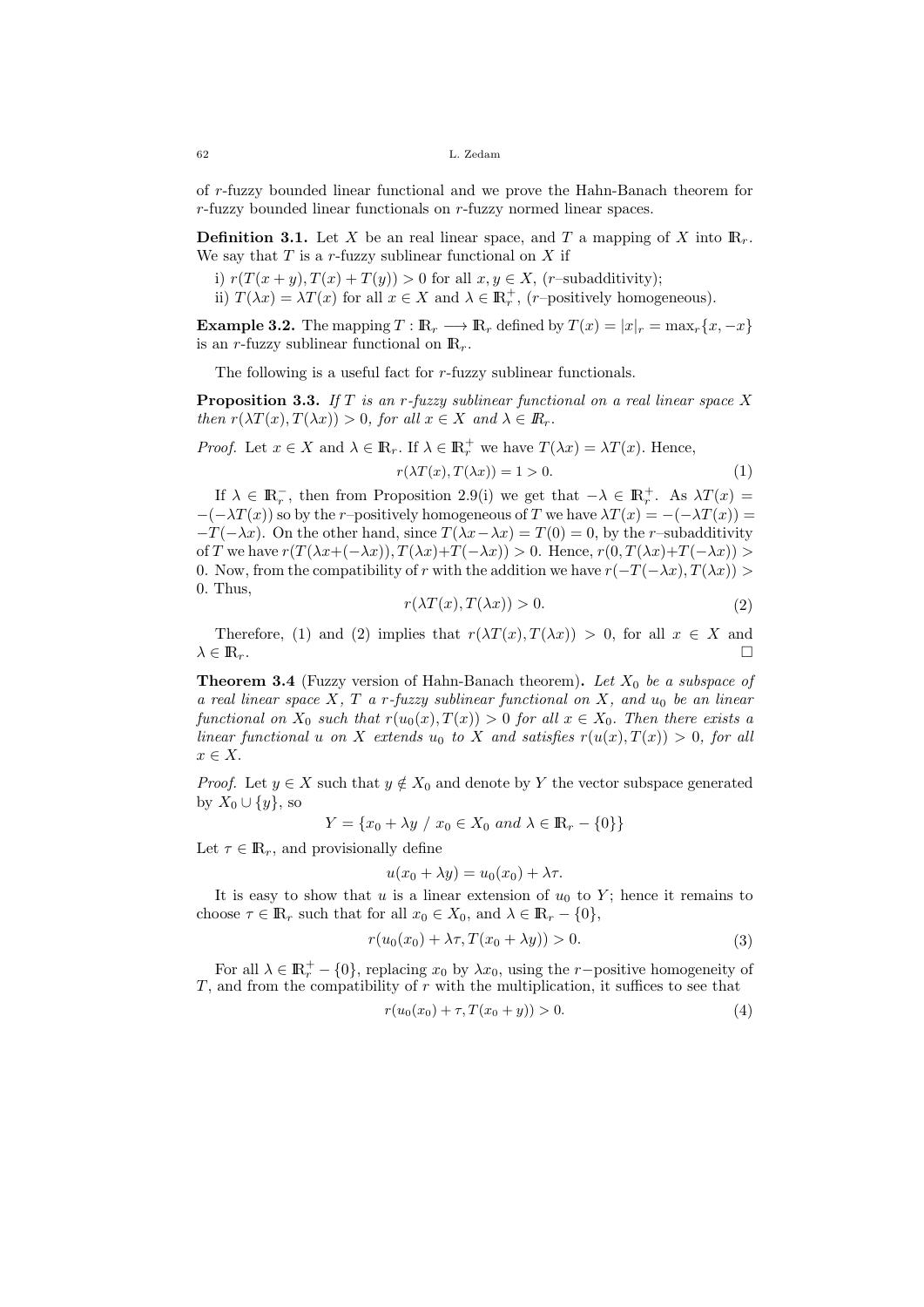$$
r(u_0(x_0) + \tau, T(x_0 + y)) > 0.
$$

Therefore, from the r-fuzzy compatibility of  $r$  with the addition, it suffices to see that  $r(\tau, T(n+1)) \sim (n+1) \sim 0.$ 

$$
r(\tau, T(x_0 + y) - u_0(x_0)) > 0. \tag{5}
$$

For all  $\lambda \in \mathbb{R}^-_r - \{0\}$ , replacing  $x_0$  by  $\lambda x_0$ , using the r-positive homogeneity of  $T$ , and from the compatibility of  $r$  with the multiplication, we observe that it suffices to see that

$$
r(-u_0(x_0) - \tau, T(-x_0 - y)) > 0 \tag{6}
$$

Therefore, from the r-fuzzy compatibility of  $r$  with the addition, it suffices to see that

$$
r(-u_0(x_0) - T(-x_0 - y), \tau) > 0. \tag{7}
$$

To see the existence of  $\tau \in \mathbb{R}_r$  satisfying (5) and (6), start by observing that

$$
r(-u_0(x_0) - T(-x_0 - y), T(x_0 + y) - u_0(x_0)) \ge \min\{r(-u_0(x_0), -u_0(x_0)),
$$
  

$$
r(-T(-x_0 - y), T(x_0 + y))\} \ge \min\{1, r(-T(-x_0 - y), T(x_0 + y))\},
$$

In addition, from Proposition 3.3 we have  $r(-T(-x_0 - y), T(x_0 + y)) > 0$ . Then  $r(-u_0(x_0) - T(-x_0 - y), T(x_0 + y) - u_0(x_0)) > 0$ ,

and therefore by Proposition 2.10 there exists  $\tau \in \mathbb{R}_{r}$  satisfies (5) and (6). Hence, there exists  $\tau \in \mathbb{R}_r$  satisfies (3).

Now, an application of Zorn's Lemma complete the proof.

Next, we shall give an application of r-fuzzy Hahn-Banach theorem, but in this subsection, we assume that  $r$  is linear order on  $\mathbb R$  compatible with the addition and multiplication.

**Definition 3.5.** Let  $X$  be a real linear space. An  $r$ -fuzzy norm on  $X$  is a mapping  $x \mapsto ||x||_r$  from X into  $\mathbb{R}_r^+$  such that for all  $x, y \in X$  and  $\lambda \in \mathbb{R}_r^+$ , the following properties hold:

- i)  $||x||_r = 0$  if and only if  $x = 0$ .
- ii)  $\|\lambda x\|_r = |\lambda|_r \|x\|_r.$

iii) 
$$
r(||x + y||_r, ||x||_r + ||y||_r) > 0.
$$

A linear space X equipped with an r-fuzzy norm  $\|.\|_r$  is called an r-fuzzy normed linear space. We denote it by  $(X, \|.\|_r)$ .

**Example 3.6.** The r-fuzzy absolute value  $|x|_r = x \vee_r (-x)$  is an r-fuzzy norm on  $\mathbb{R}_r$ .

i) Let  $x \in \mathbb{R}_r$ , since r is a total order we have either  $r(0, x) > 0$  or  $r(0, -x) > 0$ . Then by Proposition 2.9(ii) we have either  $r(-x, x) > 0$  or  $r(x, -x) > 0$ .

Hence,  $r(0, |x|_r) > 0$ .

ii) Obvious.

iii)  $\|\lambda x\|_r = \lambda x \vee_r (-\lambda x) = |\lambda|_r x \vee_r (-|\lambda|_r x) = |\lambda|_r (x \vee_r (-x)) = |\lambda|_r \|x\|_r.$ 

iv) Let  $x, y \in \mathbb{R}_r$ . To prove that  $r(||x + y||_r, ||x||_r + ||y||_r) > 0$  six cases are considered.

a) If  $r(0, x) > 0$  and  $r(0, y) > 0$  then

$$
r(|x + y|_r, |x|_r + |y|_r) = r(x + y, x + y) = r > 0.
$$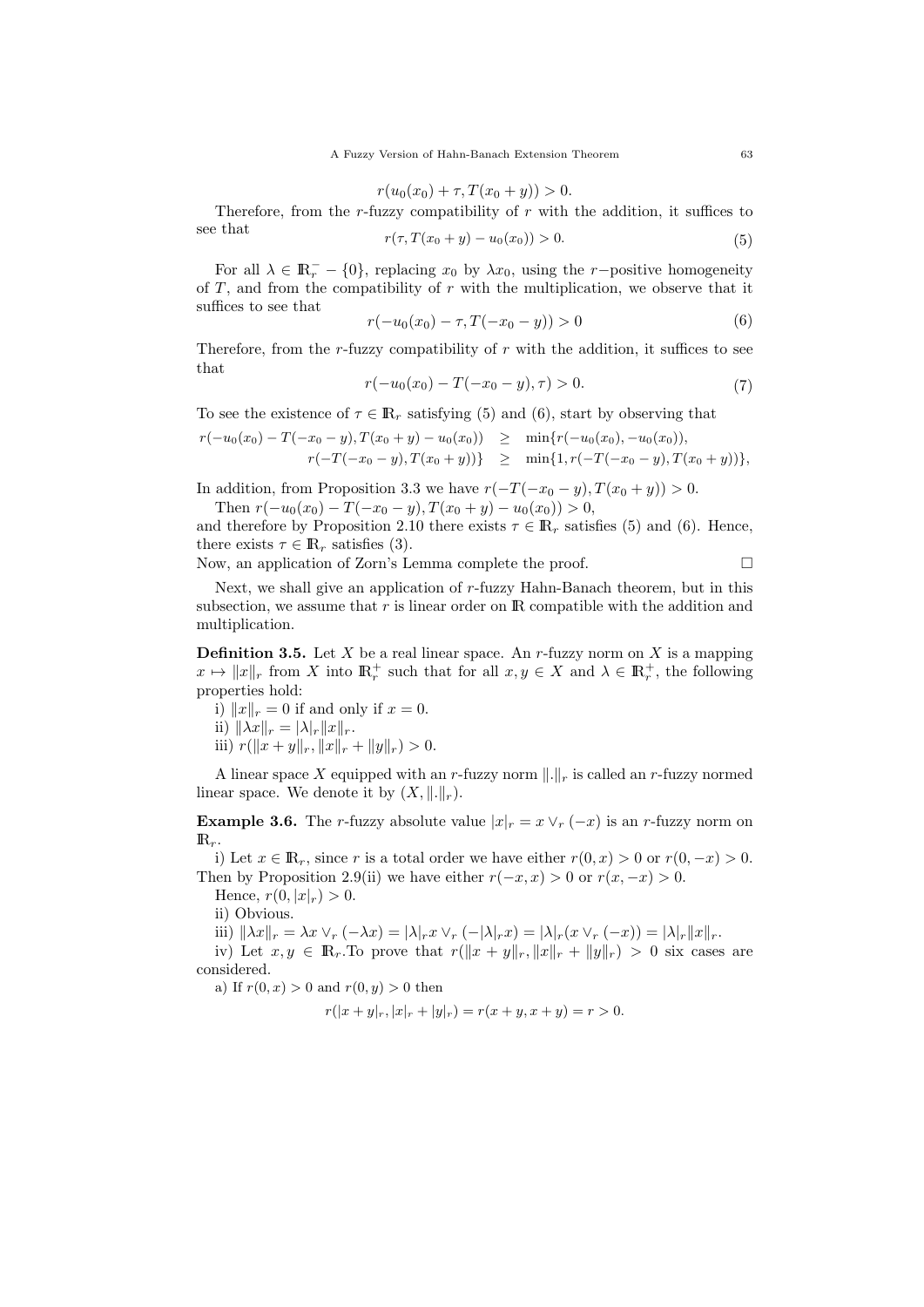b) If  $r(x, 0) > 0$  and  $r(y, 0) > 0$  then  $r(|x + y|_r, |x|_r + |y|_r) = r(-x - y, -x - y) = r > 0.$ c) If  $r(0, x) > 0$ ,  $r(y, 0) > 0$  and  $r(x, -y) > 0$  then  $r(|x+y|_r, |x|_r + |y|_r) = r(-x-y, x-y)$  $\geq \min\{r(-x, x), r(-y, -y)\} > 0.$ d) If  $r(0, x) > 0$ ,  $r(y, 0) > 0$  and  $r(-y, x) > 0$  then  $r(|x+y|_r, |x|_r + |y|_r) = r(x+y, x-y)$  $\geq \min\{r(x, x), r(y, -y)\} > 0.$ e) If  $r(x, 0) > 0$ ,  $r(0, y) > 0$  and  $r(y, -x) > 0$  then  $r(|x+y|_r, |x|_r + |y|_r) = r(-x-y, -x+y)$  $\geq \min\{r(-x, -x), r(-y, y)\} > 0.$ f) If  $r(x, 0) > 0$ ,  $r(0, y) > 0$  and  $r(-x, y) > 0$  then  $r(|x+y|_r, |x|_r + |y|_r) = r(x+y, -x+y)$  $\geq \min\{r(x, -x), r(y, y)\} > 0.$ 

**Definition 3.7.** Let  $(X, \|.\|_r)$  and  $(Y, \|.\|_r)$  be r-fuzzy normed linear spaces. A linear operator  $u$  from  $X$  into  $Y$  is called an  $r$ -fuzzy bounded operator if there exists  $K \in \mathbb{R}_r^+$  such that

$$
r(||u(x)||_r, K||x||_r) > 0, \quad \text{for all } x \in X.
$$

**Remark 3.8.** The r-fuzzy norms in  $X$  and  $Y$  are different. But we use same notation  $\Vert .\Vert_r$ , because there is no confusion.

**Example 3.9.** Let  $(X, \|\cdot\|_r)$  be an r-fuzzy normed linear space, we define an operator  $u : (X, \|\cdot\|_r) \longrightarrow (X, \|\cdot\|_r)$  by  $u(x) = \lambda x$  where  $\lambda \neq 0 \in \mathbb{R}$  is fixed. Clearly u is an r-fuzzy bounded linear operator.

In the following Lemma we describe the r-fuzzy boundedness of a linear operator between r-fuzzy normed linear spaces by means of an r-fuzzy norm of it.

**Lemma 3.10.** Let u be an r-fuzzy bounded linear operator from  $(X, \|\cdot\|_r)$  into  $((Y, \lVert \cdot \rVert_r)$ . Then there exists an r-fuzzy norm of u, denoted by  $\lVert u \rVert_r$  such that:

$$
r(\|u(x)\|_r, \|u\|_r \|x\|_r) > 0,
$$
 for all  $x \in X$ .

*Proof.* Since u is an r-fuzzy bounded linear operator, there exists  $K \in \mathbb{R}^+_r$  such that

$$
r(\|u(x)\|_r, K\|x\|_r) > 0,
$$
 for all  $x \in X$ .

From the compatibility of  $r$  with the multiplication we obtain

$$
r(\frac{\|u(x)\|_r}{\|x\|_r}, K) > 0, \quad \text{for all } x \in X.
$$

Hence,

$$
r(\sup_{r} \{ \frac{\|u(x)\|_{r}}{\|x\|_{r}} : x \in X \}, K) > 0, \quad \text{for all } x \in X.
$$

This means that  $\sup_{r}(\frac{\|u(x)\|_r}{\|x\|_r})$  $\frac{u(x)\|r}{\|x\|_r}$  is finite.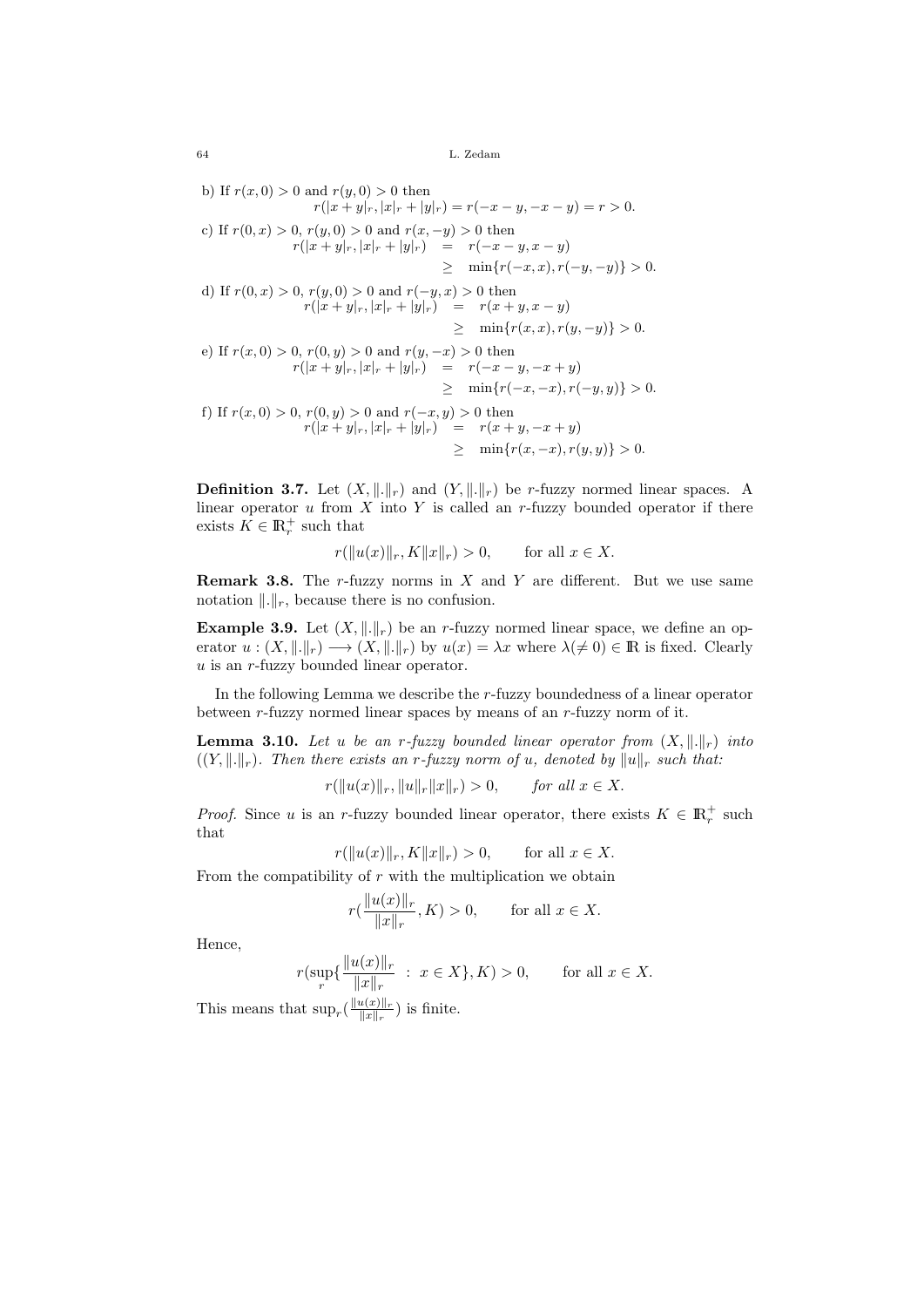Now we put  $||u||_r = \sup_r \left\{ \frac{||u(x)||_r}{||x||_r} \right\}$  $\frac{u(x)}{\|x\|_r}$  :  $x \in X$ . It is clear that  $\|u\|_r = 0$  if and only if  $u = 0$ , and that  $\|\lambda u\|_r = |\lambda|_r \|u\|_r$ . Since

$$
r(\|u + v(x)\|_r, \|u(x)\|_r + \|v(x)\|_r) > 0,
$$
 for all  $x \in X$ ,

it follows from the compatibility of  $r$  with the multiplication that

$$
r\left(\frac{\|u+v(x)\|_r}{\|x\|_r}, \frac{\|u(x)\|_r}{\|x\|_r} + \frac{\|v(x)\|_r}{\|x\|_r}\right) > 0, \quad \text{for all } x \in X.
$$

Then we obtain

$$
r(||u + v||r, ||u||r + ||v||r) > 0.
$$

Hence,  $||u||_r$  is a r-fuzzy norm of u.

In addition, as  $||u||_r = \sup_r \left\{ \frac{||u(x)||_r}{||x||_r} \right\}$  $\frac{u(x)}{\|x\|_r}$  :  $x \in X$ , we get

$$
r(\frac{\|u(x)\|_r}{\|x\|_r}, \|u\|_r) > 0, \quad \text{for all } x \in X,
$$

which implies

$$
r(\|u(x)\|_r, \|u\|_r \|x\|_r) > 0,
$$
 for all  $x \in X$ .

 $\Box$ 

**Theorem 3.11.** Let  $X_0$  be a subspace of an r-fuzzy normed linear space X, and  $u_0$ be an r-fuzzy bounded linear functional on  $X_0$ . Then there exists an r-fuzzy bounded linear functional u on X such that  $u(x) = u_0(x)$  for all  $x \in X_0$  and  $||u||_r = ||u_0||_r$ .

*Proof.*  $T(x) = ||u_0||_r ||x||_r$ . It is easy to see that  $T(x)$  is an r-fuzzy sublinear functional on X. Since  $u_0$  is an r-fuzzy bounded linear functional on  $X_0$ , we obtain for all  $x \in X_0$ , that

$$
r(u_0(x), T(x)) = r(u_0(x), \|u_0\|_r \|x\|_r) > 0.
$$

Then from the  $r$ -fuzzy Hahn-Banach theorem there exists a linear functional  $u$  on X extends  $u_0$  to X and satisfies  $r(u(x), \|u_0\|_r \|x\|_r) > 0$ , for all  $x \in X$ . Moreover, for all  $x \in X$  we have

$$
r(u(-x), \|u_0\|_r - x\|_r) > 0.
$$

This shows that

$$
r(-u(x), \|u_0\|_r \|x\|_r) > 0.
$$

Hence,

$$
r(|u(x)|_r, \|u_0\|_r \|x\|_r) > 0.
$$

Therefore,  $u$  is an r-fuzzy bounded linear functional on  $X$  and satisfies

$$
r(||u||_r, ||u_0||_r) > 0.
$$

But u extends  $u_0$ , so  $r(\|u_0\|_r, \|u\|_r) > 0$  and therefore  $\|u\|_r = \|u_0\|_r$ .